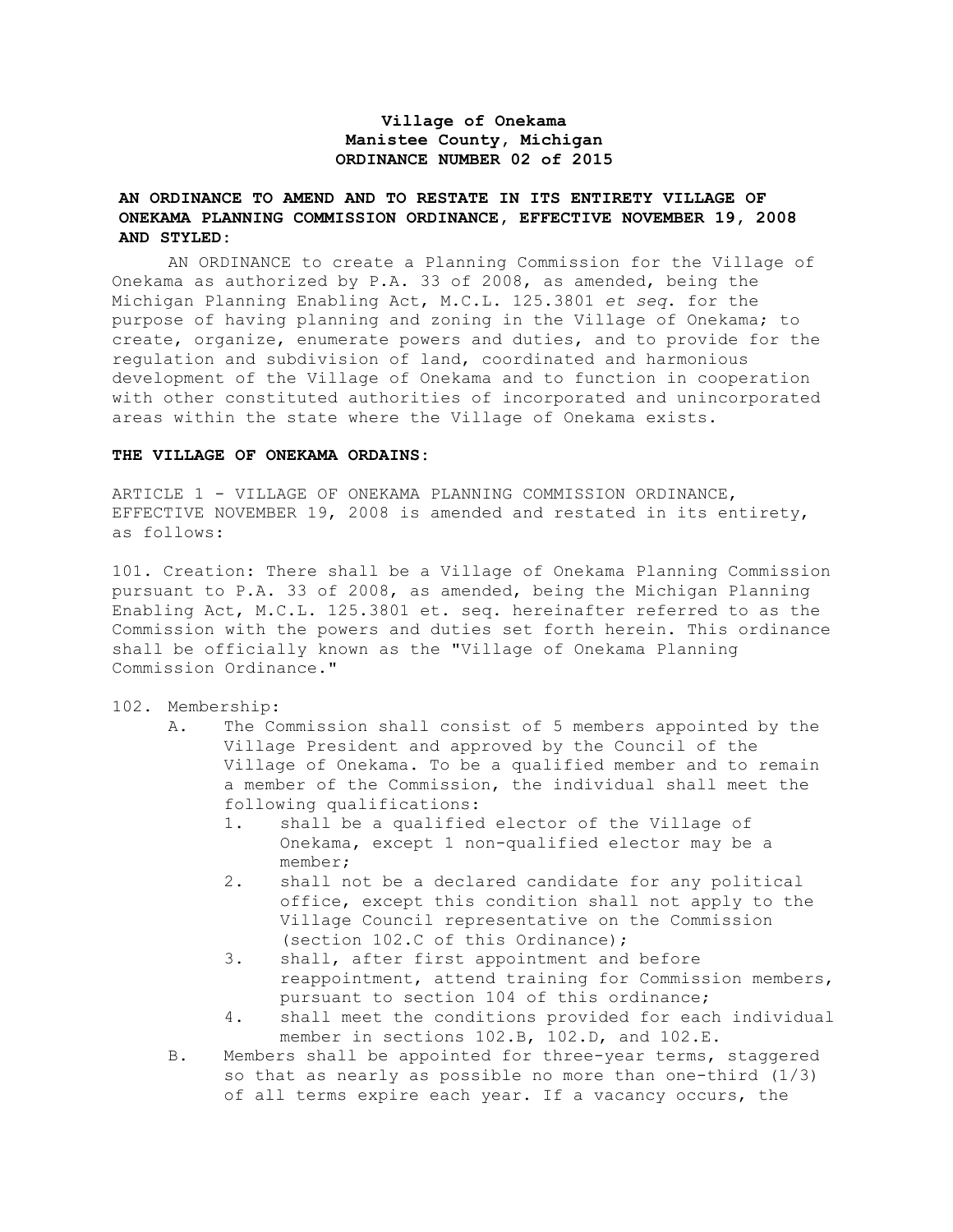vacancy shall be filled for the unexpired term in the same manner as provided for an original appointment

- C. Ex officio members may include the Village President or members of the Village Council. Terms of ex officio members shall coincide with their elected terms of office.
- D. The membership shall be representative of the important geographic and interest segments in the community, such as the economic, governmental, educational, and social development of the Village of Onekama as follows:
	- 1. Natural Resources and Recreation;
	- 2. Education;
	- 3. Public health;
	- 4. Government;
	- 5. Commerce;
- E. Each member shall also represent the entire geography of the Village of Onekama to the extent possible.
- 103. Liaisons: The Commission, in its Bylaws, may name "liaisons" to the Commission to provide expertise in the participation of discussion with the Commission in addition to speaking in public participation, but without the power of vote. Liaisons may include, but are not limited to the Village Planning/Zoning Administrator; Village Attorney; Village Officers and employees, Manistee County EMS Coordinator, County Soil Erosion and Sedimentation Control Officer, District Sanitarian, regional planning staff, and other similar officials/officers, but may not include those with a vested monetary interest in matters before the Commission.
- 104. Training: Appointed members of the Commission shall attend at least three hours per year of training in planning or zoning during the members' current term of office provided that the adopted Village of Onekama budget for that fiscal year includes funds to pay for tuition, registration, and travel expenses for the training. Members may be ineligible for reappointment at the conclusion of their terms of office if they have not attended such training.
- 105. Membership Appointments and Terms:
	- A. In November of each year, the Village Clerk shall inform the Village President as to which members' terms of office will expire and which segments of community interests qualify for nomination. The Village President shall contact persons of his or her choice.
	- B. In December of each year, if the Clerk has not received any nominations, the Clerk shall post a notice on the Village bulletin boards and on the Village website seeking applicants for the vacancies.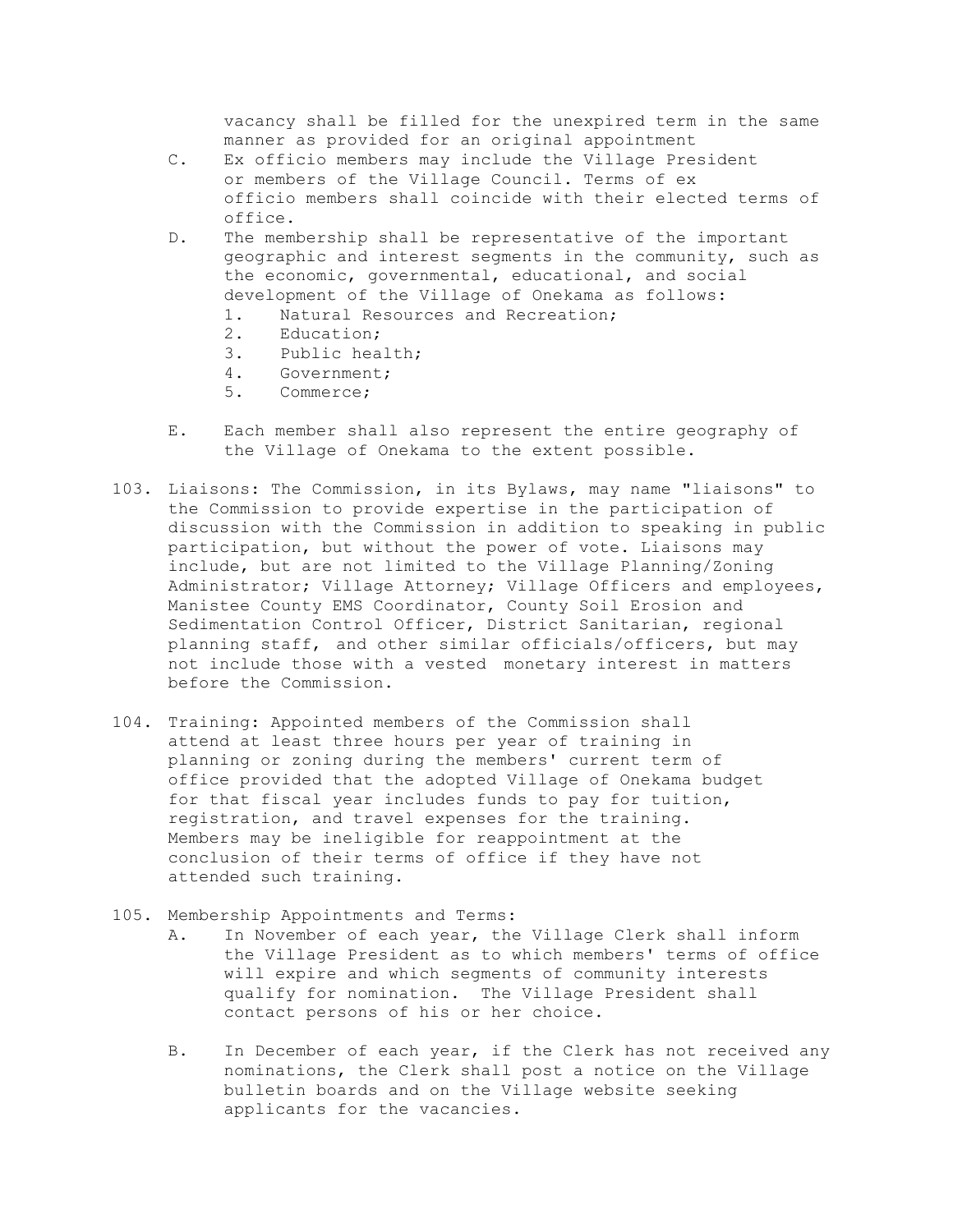C. In January of each year the Village President shall consider any applications and nominations received and appoint members to the Commission with approval of the Village Council for three year terms ending at 9:00 a.m. on January 30 of the respective year.

106. Membership; Vacancies: The Village President with the approval of the Village Council shall fill any vacancy in the membership of the Commission for the unexpired term in the same manner as the initial appointment.

107. Membership; Compensation: All members of the Planning Commission shall serve with compensation as determined by the Village Council.

- 108. Removal from Office:
	- A. The Village Council may remove a member of the Commission for misfeasance, malfeasance, or nonfeasance in office upon written charges and after a public hearing. Failure to disclose a potential conflict of interest shall be considered malfeasance in office. Failure to repeatedly attend Commission meetings shall be considered nonfeasance in office. Speaking in public that reflects personal opinion contrary to Commission policy as expressed through vote of the Commission shall be considered malfeasance in office.
	- B. The secretary of the Planning Commission shall report any member who has missed three regular meetings in a row to the Village Council.

## 109. Meetings:

- A. The Commission shall hold not less than four (4) regular meetings each year, and by resolution shall determine the time and place of the meetings. A majority of the Commission shall constitute a quorum for the transaction of business. All questions which arise at the meetings shall be determined by a vote of the majority of the members of the Commission.
- B The affirmative vote of two-thirds (2/3) of the total number of seats for members of the Commission, regardless if vacancies or absences exist or not, shall be necessary for the adoption, or recommendation for adoption, of any plan or amendment to a plan.
- 110. Officers:
	- A. The Commission shall elect a chairperson and secretary from its members, subject to the prohibition that the Village President or a Village Council member serving on the Commission shall not be eligible to serve as chairperson. The Commission may create and fill other offices and may obtain the services of a recording secretary on an as needed and ad hoc basis. The term of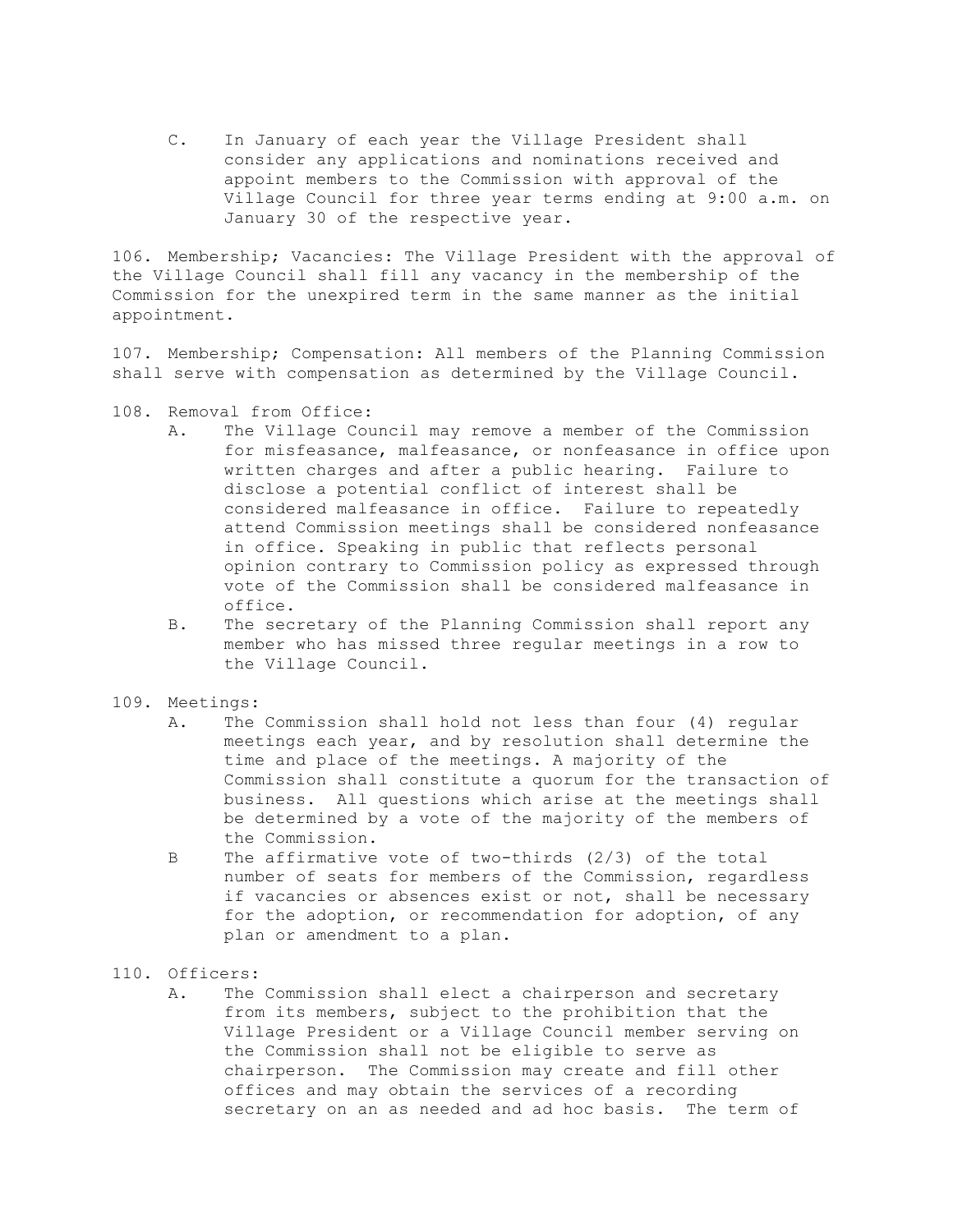each officer shall be one year, with opportunity for reelection as specified in the Commissions Bylaws.

B. The Commission may appoint advisory or ad hoc committees whose members may include one member of the Commission.

111. Powers and Duties: The Commission shall have their powers and duties as set forth in P.A. 33 of 2008, as amended, being the Michigan Planning Enabling Act, M.C.L. 125.3801 et seq. and P.A. 110 of the Public Acts of 2006, as amended, being the Michigan Zoning Enabling Act, (M.C.L. 125.3101 et seq.).

112. Meetings and Records: The Commission shall adopt Bylaws for the transaction of business and shall keep a record of its minutes, resolutions, transactions, findings, and determinations which shall be public records.

113. Approval, Ratification, and Reconfirmation: All official action taken by all past Village of Onekama Planning Commissions and by the current Commission are hereby approved, ratified and reconfirmed. Any project, review, or process taking place at the effective date of this Ordinance as amended and completely restated shall continue with the current Commission, subject to the requirements of this Ordinance.

ARTICLE II. - Effective Date.

This Ordinance as amended and completely restated shall be effective on the 21st day following publication as required by law.

THOSE VOTING IN FAVOR: Drumm, Miller, Hudson, Bauer, Hendricks, Milasich, Berger

THOSE VOTING AGAINST;

THOSE ABSENT OR ABSTAINING

## **CERTIFICATION BY VILLAGE PRESIDENT**

I, ROGER BURGER, President of the Village of Onekama, Manistee County, Michigan, do hereby certify that the above is a true and correct copy of the Ordinance as amended and restated in its entirety, and adopted by the Village Council at a meeting held on the 17th day of June, 2015.

Dated: June 17, 2015

/s/ Roger Burger \_\_\_ Roger Burger, President Village of Onekama